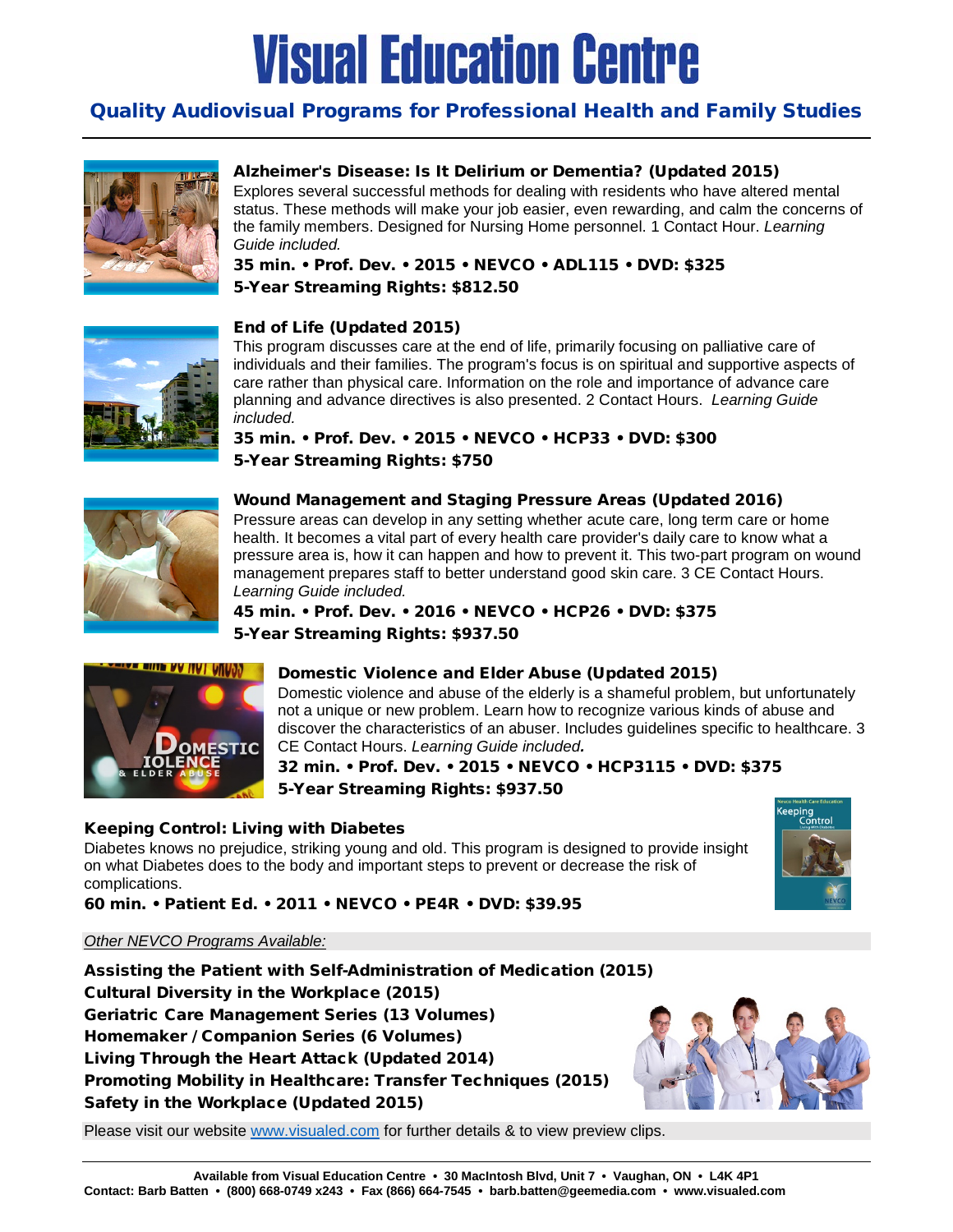### Quality Audiovisual Programs for Professional Health and Family Studies



#### Building Strong Families [CC]

Encourage and engage parents and children to create lasting bonds to build stronger families. Join parenting experts Michelle and David Neujahr and their grown children as they share their tools and ideas for helping to build steadfast family ties that last a lifetime. The Neujahrs share their experiences and explain that taking time to think about who you are as a family, what you believe, and what's most important, will help your family grow and stay strong for the long haul. *Teaching materials available for download.*

52 min. • Gr. 6-A • 2015 • LZX • LZ300062 • DVD: \$89.95

5-Year Streaming Rights: \$350



#### Parenting Principles [CC]

Positive parenting begins by creating an emotionally healthy environment for children, filled with love, guidance, and respect. Join leading adolescence and parenting expert Laurence Steinberg, Ph.D., in an examination of the ten basic principles of good parenting. Parents share their personal experiences of raising their children while Dr. Steinberg delves into the important role parents play in shaping emotionally healthy children throughout the span of childhood. *Teaching materials available for download.*

#### 38 min. • Gr. 6-A • 2014 • LZX • LZ300048 • DVD: \$89.95 5-Year Streaming Rights: \$350



#### Professor Child: Children and Divorce Series (3 Volumes)

In this series children teach others about divorce by sharing their personal experiences. They describe what divorce means to them, how it has changed their lives, what has helped, what they love most about their families, and much more. Viewers will be left with a sense of hope and an understanding that they are not alone in experiencing divorce.

Each volume includes a companion workbook with numerous discussion questions and creative exercises corresponding to the film.

Titles in Series:

- [Children and Divorce: Volume 1 -](http://www.visualed.com/htbin/wwform/217?T=GH4922) The Experience and Feelings (GH4922)
- [Children and Divorce: Volume 2 -](http://www.visualed.com/htbin/wwform/217?T=GH4923) The Transition (GH4923)
- [Children and Divorce: Volume 3 -](http://www.visualed.com/htbin/wwform/217?T=GH4924) Ways to Cope (GH4924)

*"These children have much to teach their contemporaries about what has happened to them and their families."* **- School Library Journal**

47 min. • Gr. K-8 • 2015 • Professor Child • S0004728 • DVD Series: \$279.95 • Each: \$99.95 Contact Us About Streaming Rights



#### Professor Child: Children and Grief Series (3 Volumes)

- [Children and Grief: Volume 1 -](http://www.visualed.com/htbin/wwform/217?T=GH4926) The Experience and Feelings (GH4926)
- [Children and Grief: Volume 2 -](http://www.visualed.com/htbin/wwform/217?T=GH4927) Ways to Cope (GH4927)
- [Children and Grief: Volume 3 -](http://www.visualed.com/htbin/wwform/217?T=GH4928) Life After Death (GH4928)

41 min. • Gr. K-8 • 2015 • Professor Child • S0004730 DVD Series: \$279.95 • Each: \$99.95 Contact Us About Streaming Rights

Please visit our website [www.visualed.com](http://www.visualed.com/) for further details & to view preview clips.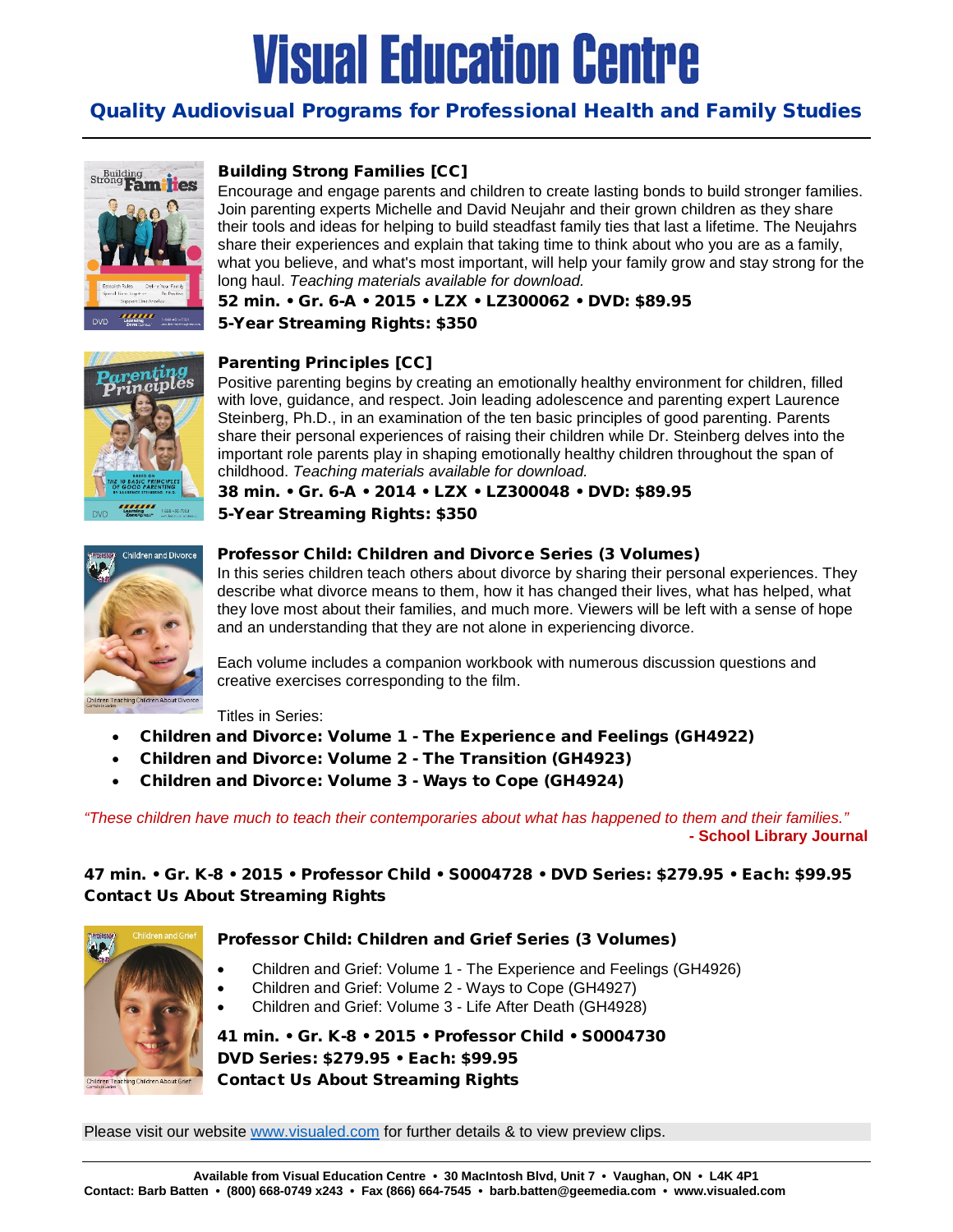#### Quality Audiovisual Programs for Professional Health and Family Studies



#### Recovering: Anorexia Nervosa and Bulimia Nervosa [CC]

Anorexia nervosa and bulimia nervosa afflict people of all ages and race, especially young women, and are serious medical conditions that can be deadly if left untreated. Join documentary filmmaker and host Larkin McPhee (Dying to Be Thin) as she uncovers the challenges of coping with an eating disorder. Meet some experts and people in recovery who offer an honest appraisal of their struggles to overcome their eating disorders. Topics and themes discussed include: Who is at risk? What sustains an eating disorder? Why are eating disorders dangerous? How are eating disorders treated? *Teaching materials available.*

27 min. • Gr. 7-A • 2012 • LZX • LZ300040 • DVD: \$89.95 5-Year Streaming Rights: \$350

#### Nutrition Starts Here: Smart Eating on a Budget [CC]

19 min. • Gr. 9-A • 2015 • LZX • LZ300060 • DVD: \$99.95

Develop healthy eating habits that will last a lifetime and join Chef Marshall O'Brien as he shares nutritious food choices and healthy eating strategies in *Nutrition Starts Here: Smart Eating on a Budget*. Chef Marshall demonstrates and explains how cooking and eating healthy food can be both fun and delicious while saving money. Short video segments include: Simple, Tasty Slow Cooker Meals (10:06) Understanding Portion Sizes (3:42) Label Reading (2:13) Tasty Whole Grains (2:59). *Teaching materials available.*



# of Inde

#### Childhood Nutrition: Preventing Obesity Series, Revised [CC]

This two DVD set from InJoy Birth & Parenting Education gives parents and caregivers of infants and young children the framework for delivering healthy, nutritious meals and snacks. The chapter breakdown on *Volume 1: Feeding Your Baby* is a good guide to the contents of the video - Breastmilk and Formula, Starting Solids, Baby Food Basics, Self-feeding, and Family Meals. In addition to details on the benefits for both mother and baby regarding infant feeding, this video delves into recent research findings on working with the child's natural tendencies and abilities to eat; signs of food allergies; homemade vs store bought baby food; and the social aspects of eating, including the importance of family meals.

Titles in Series:

5-Year Streaming Rights: \$350

- [Feeding Your Baby \(Birth to Age 1\)](http://www.visualed.com/htbin/wwform/217?T=INJOY238) (INJOY238)
- [Young Children Eating Right \(Ages 1 to 5\)](http://www.visualed.com/htbin/wwform/217?T=INJOY239) (INJOY239)

*"Highly Recommended!"* - *Reviewed by Lori Widzinski, Multimedia Collections and Services, University Libraries, University at Buffalo, State University of New York*

2 x 22 min. • Gr. 8-A • 2012 • InJoy • S0004240 DVD Series: \$179.90 • 5-Year Streaming Rights: \$1,080 DVD Each: \$99.95 • 5-Year Streaming Rights: \$600

#### Understanding Breastfeeding [CC]

Replacing Injoy's bestselling Better Breastfeeding DVD, this comprehensive program does more than help you teach, it instills confidence by emphasizing a woman's natural ability to breastfeed. Following International Lactation Consultant Association (ILCA) and American Academy of Pediatrics (AAP) recommendations, this research-based teaching tool helps you support new families in getting the best start possible!

13 min. • Gr. 8-A • 2013 • InJoy • INJOY319 • DVD: \$179.95 5-Year Streaming Rights: \$600



 $\blacksquare$   $\lozenge$  In Joy

Please visit our website [www.visualed.com](http://www.visualed.com/) for further details & to view preview clips.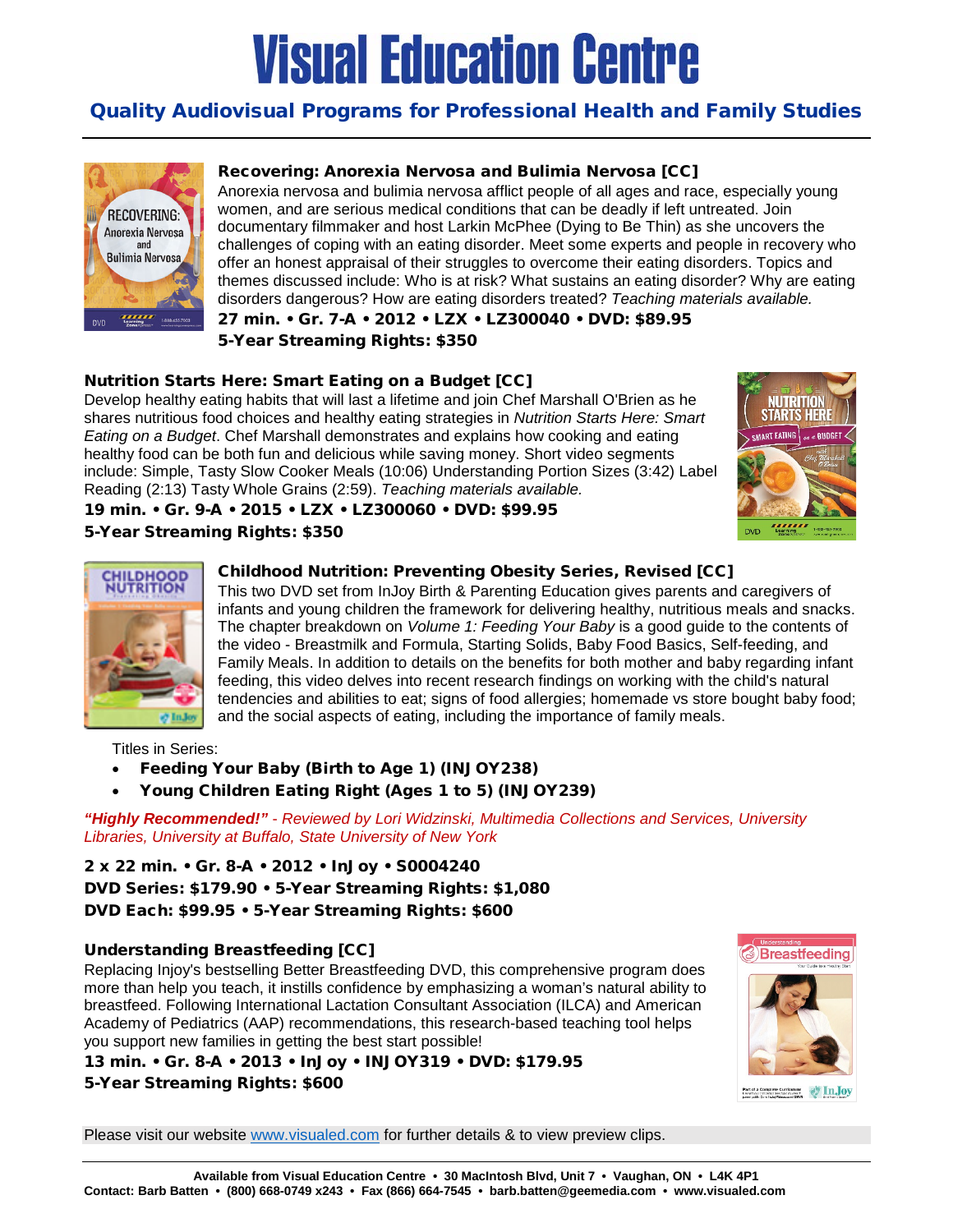#### Quality Audiovisual Programs for Professional Health and Family Studies



#### Newborn Care: A Guide to the First Six Weeks [CC]

In less than 35 minutes, you can teach the essentials of newborn care and the very latest in safety guidelines. Using humor and fun animation, this updated DVD provides solutions for common challenges and gives parents the information they need to make the best and safest choices for their newborn. *(Baby Friendly version) (P167DBF) Winner, Parenting Materials - Parent's Guide to Children's Media Inc. Gold Award, Parenting Resources - National Parenting Publications Awards Gold Award - National Health Information Awards*

35 min. • Gr. 8-A • 2012 • InJoy • P167D • DVD: \$199.95 5-Year Streaming Rights: \$600



How to Raise Emotionally Healthy Children Series [CC]

This video series is a blueprint for better parenting. Based on Dr. Gerald Newmark's highly acclaimed book, *"How to Raise Emotionally Healthy Children,"* this interactive program teaches viewers how to create an emotional connection so their child can thrive. Focusing on relational parenting, each volume features an overview of emotional needs, common parent-child conflicts, and how parents can modify their reactions to meet their child's critical emotional needs: to feel respected, important, accepted, included, and secure. Parents will also learn skills to help reduce stress and maintain their own emotional health.

Titles in series:

- Babies [\(P242D\)](http://media2.criterionpic.com/htbin/wwform/217?T=P242D)
- [Pre-Schoolers](http://media2.criterionpic.com/htbin/wwform/217?T=P244D) (P244D)
- [Toddlers](http://media2.criterionpic.com/htbin/wwform/217?T=P243D) (P243D)

3 x 23-28 min. • Gr. 8-A • 2013 • InJoy • S0004438 DVD Series: \$299.95 • 5-Year Streaming Rights: \$1,620 DVD Each: \$124.95 • 5-Year Streaming Rights: \$600



#### Stages of Labor, 3rd Edition: A Visual Guide [CC]

Help expectant parents visualize their birth experience with lifelike 3D animation showing exactly what happens inside the body during all four stages of labour. Combined with real birth footage, common emotions occurring during each stage are highlighted, along with coping methods and partner tips. This program helps parents become familiar with the sights and sounds of labour, reducing fears and increasing feelings of preparedness. If you're looking for the most up-to-date, comprehensive, and professional way to teach the stages of labour - this is it! *Facilitator's Guide with Handouts available online. Also available in Spanish (INJ346S).* **BONUS: Digital Posters** - Provides quick access to a library of clear visuals that help you review topics and answer questions in your own words.

34 min. • Gr. 8-A • 2013 • InJoy • INJOY346 • DVD: \$289.95 5-Year Streaming Rights: \$870



#### Understanding Birth, 3rd Edition: A Comprehensive Guide [CC]

InJoy's comprehensive "*Understanding Birth*" DVD supports your entire childbirth program by providing real-world video examples for all of your teaching points. With the all-new third edition you can be sure you are presenting the most recent evidence-based information in a way that appeals to today's parents. *Includes Facilitator's Guide & 7 Handouts for sharing.*

62 min. • Gr. 8-A • 2015 • InJoy • INJ256D • DVD: \$399.95 5-Year Streaming Rights: \$1,199